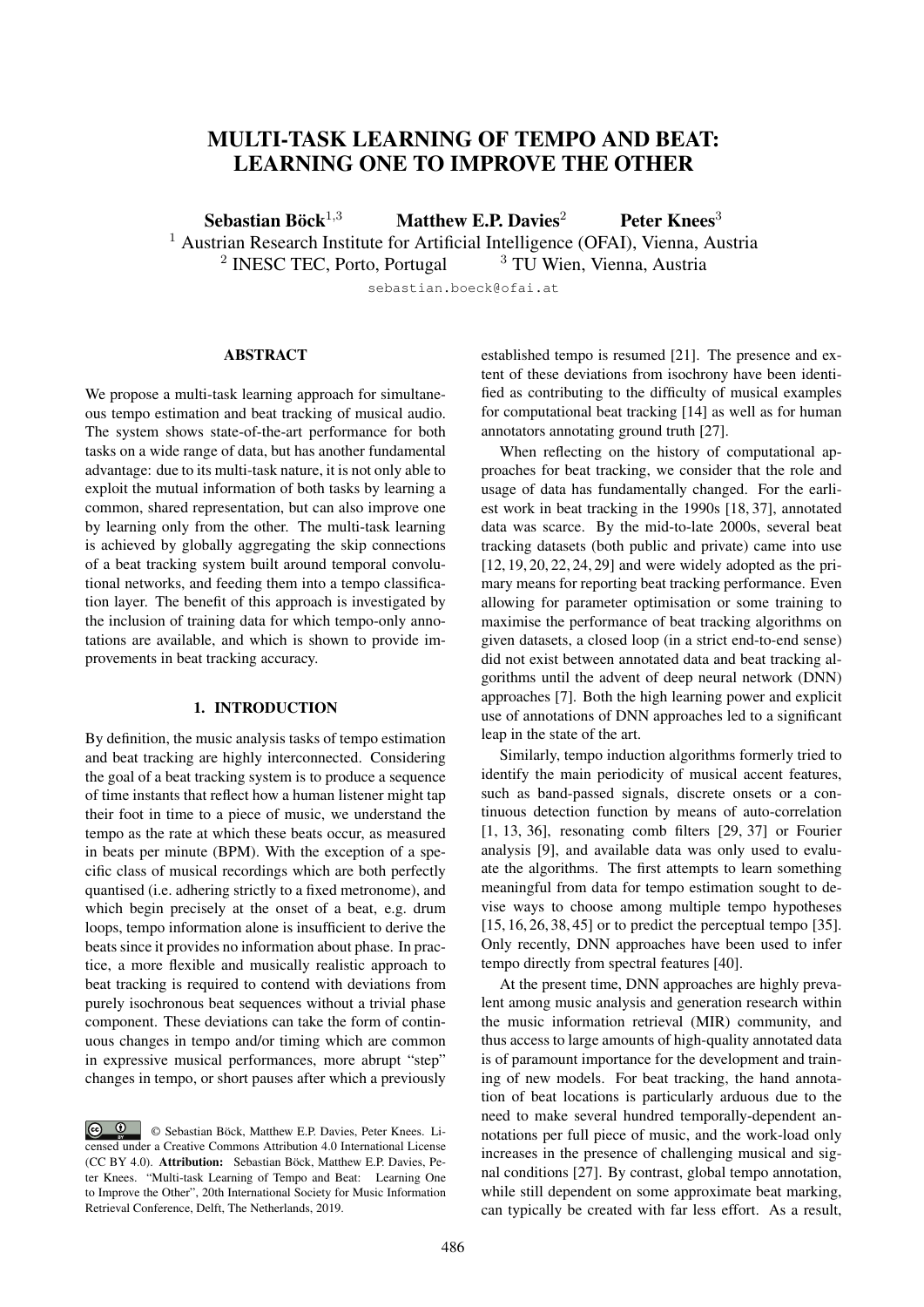there is a far greater amount of tempo annotated data available than for beat tracking.

Our motivation is therefore towards a new approach for beat tracking which can be trained not only on beat annotations but also from tempo-only annotated data. We formulate this as a multi-task learning problem [8] for simultaneous tempo estimation and beat tracking. Our hypothesis is that due to the multi-task nature, we can not only exploit the mutual information of both tasks by learning a common, shared representation, but also improve one by learning only from the other.

We implement our multi-task approach by extending a recent beat tracking system [11] built around temporal convolutional networks (TCNs) [2, 44]. The primary addition in this paper takes the form of globally aggregating the skip connections of the TCN and feeding them into a tempo classification layer. A graphical overview of the inputs and outputs of our system is shown in Figure 1, with details of the architecture in Figure 2.

We evaluate our proposed multi-task system on a wide range of existing beat- and tempo-annotated datasets and compare performance against reference systems in both tasks. Our results demonstrate that the multi-task formulation achieves state-of-the-art performance in both tempo estimation and beat tracking. The most notable increase in performance occurs on a dataset where the network has been trained on tempo labels but whose beat annotations remain totally unseen by the network.

The remainder of this paper is structured as follows. In Section 2 we provide an overview of the existing beat tracking approach and then detail our multi-task formulation. In Section 3 we conduct a rigorous evaluation of beat tracking and tempo estimation. Finally, in Section 4 we discuss the context of the results and propose areas for future work.

## 2. APPROACH

In this section, we provide an overview of the beat tracking system [11] around which our multi-task learning approach is formulated. Following this, we describe the extension for multi-task learning via the inclusion of an additional output layer which performs tempo classification.

#### 2.1 Beat Tracking Approach

The underlying beat tracking approach is inspired by two well-known deep learning methods: i) the *WaveNet* model [44] which uses dilated convolutions for generative audio synthesis by learning directly on raw audio waveforms, and ii) the current state of the art in musical audio beat tracking [4, 6], which uses a bi-directional long short-term memory (BLSTM) recurrent architecture. Based on the work of Bai et al. [2], who demonstrated improved performance of TCNs over recurrent architectures for numerous sequential data analysis and classification tasks, we developed a TCN approach for musical audio beat tracking [11] which, at a high-level, addressed the substitution of the BLSTM in [4, 6] with a TCN. However, since the



Figure 1: Signal flow of a 5 second audio excerpt through the proposed multi-task system. From the time domain signal (a), a logarithmic magnitude spectrogram is computed (b). This input representation is processed by intermediate convolutional and max pooling layers to obtain a single 16 dimensional feature (c), which is fed into the TCN. Both targets and predictions for beats and tempo are shown in (d) and (e), respectively.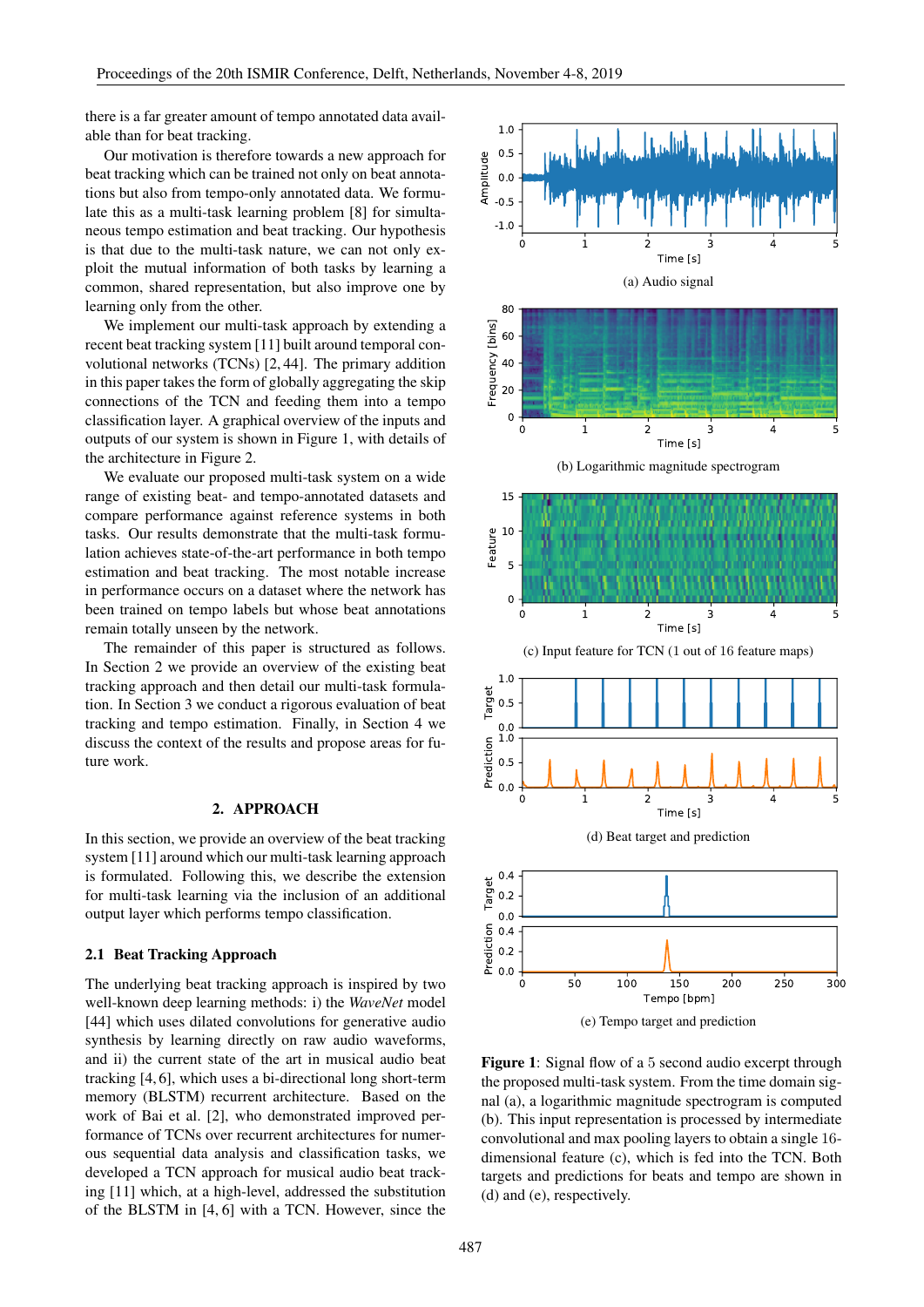TCN from *WaveNet* is both causal and operates on raw audio, several modifications were required, which are summarised below.

Instead of using raw audio as input, the dilated convolutions are performed on a highly sub-sampled lowdimensional feature representation (cf. Figure 1c). This 16-dimensional feature vector is derived by applying multiple convolution and max pooling operations to a log magnitude spectrogram of the input audio signal. The spectrogram is computed with a window and FFT size of 2048 samples, a hop size of 441 samples (i.e. 100 frames per second for audio sampled at 44100 Hz), and filtered with a bank of overlapping triangular filters with 12 bands per octave covering a frequency range of 30 to 17, 000 Hz (cf. Figure 1b). Alternating convolutional and max pooling layers are applied to slices of 5 frames in length to reduce the dimensionality both in time and frequency to a single dimension. The convolutional layers contain 16 filters each, with kernel sizes of  $3 \times 3$  for the first two, and  $1 \times 8$  for the last layer. The intermediate max pooling layers apply pooling only in the frequency direction over 3 frequency bins. A dropout [42] rate of 0.1 is used with the exponential linear unit (*ELU*) [10] as activation function.

The main TCN component from *WaveNet* was modified to operate non-causally, meaning that, for any time frame of the input representation, the dilated convolutions extend in both directions (i.e. back to the past and forward to the future). This provides a receptive field which is centred on the time frame in question, rather than directed solely towards the past.

In terms of the parameterisation of the TCN approach we used 11 layers with 16 1-dimensional filters of size 5 and geometrically spaced dilations ranging from  $2<sup>0</sup>$  up to  $2^{10}$  time frames. The resulting receptive field is  $\sim 81.5$ seconds. We applied spatial dropout with rate 0.1 and used the *ELU* activation function instead of the gated activations of *WaveNet*. As output we used a single *sigmoid* unit. In order to obtain a final beat tracking output, the beat activation function produced by the network was passed to a dynamic Bayesian network, approximated by a hidden Markov model, from [31]. For further details on the TCN approach for beat tracking, see [11].

In this work we slightly changed the architecture of [11] by adding another  $1 \times 1$  convolution layer with 16 filters into the residual path of the TCN layers (cf. Figure 2). We found that this layer helped to increase tempo estimation performance.

# 2.2 Multi-Task Extension

We extend this beat tracking system to be able to estimate the tempo of a musical piece by adding a second output branch to the network. As output, a classification layer with linear spacing as in [40] is used. It has 300 units, representing a tempo range from 0 (indicating that the piece has no tempo) up to 300 BPM. This additional output allows for multi-task learning of the whole system, the details of which are outlined in Figure 2. In order to be able to process input sequences of variable length, global average pooling (over time) is used to aggregate the features for the tempo classification layer.

While it is possible to feed the output of the TCN (or indeed the output of any other sequential beat tracking model) directly to the tempo classification layer, in practice we found that using a beat activation function led to reasonable "coarse" tempo estimation performance (i.e. determining whether a musical piece is either fast or slow), but lacked absolute precision. However, utilising skip connections of the TCN boosted tempo estimation accuracy considerably. Our intuition is that this way the subtleties of the intermediate representation of the dilated convolutions (which represent different time scales) are preserved and can be better exploited.

In the original *WaveNet* [44], skip connections were used to speed up convergence and enable training of deep models. Since the TCN beat tracking system [11] has only 11 layers, skip connections were not needed to successfully train a model and thus were not utilised. In this work, we branch off the skip connections at the same location as in *WaveNet* (i.e. from the  $1 \times 1$  convolutions inside the TCN layers), but use them solely for the tempo branch of the network (cf. Figure 2).

We aggregate the skip connections of the individual layers by summation. Since the  $1 \times 1$  convolutions have 16 filters each, this results in a single 16-dimensional feature vector for classification. Compared to concatenating the skip connections, this low-dimensional input to the tempo classification layer reliably prevents over-fitting to the training data. We apply dropout [41] with rate 0.5 before feeding this vector in the final tempo classification layer with a *softmax* function. During inference, quadratic interpolation of the output probability distribution is used to determine the final tempo in BPM.

The whole system has only 29,901 trainable parameters, from which the multi-task tempo classification extension accounts for 5,100. We contrast our compact model with the reported 2.9M parameters of the current state of the art in tempo estimation [40].

#### 2.3 Network Training

To train the system, we represent annotated beat training data as impulse trains at the same temporal resolution as our input feature (i.e. 100 frames per second). To allow for slight deviations of the annotated beat locations and partially address the imbalance between the number of beat and non-beat frames, we use the neighbouring frames of the annotated beat positions as positive examples, but weight them by a scaling factor of 0.5 (cf. Figure 1d).

Given beat annotations, we derive tempo annotations by counting the inter-beat-intervals (IBI) to build a histogram. We smooth this histogram with a Hamming window of size 15 frames (i.e. 150 ms) to counteract small fluctuations of the beat annotations and determine the most dominant IBI by quadratic interpolation. This interval is then converted to tempo in BPM and mapped to tempo targets representing integer BPM values. In a similar way to the widening of the beat annotations, we smooth the tempo targets, but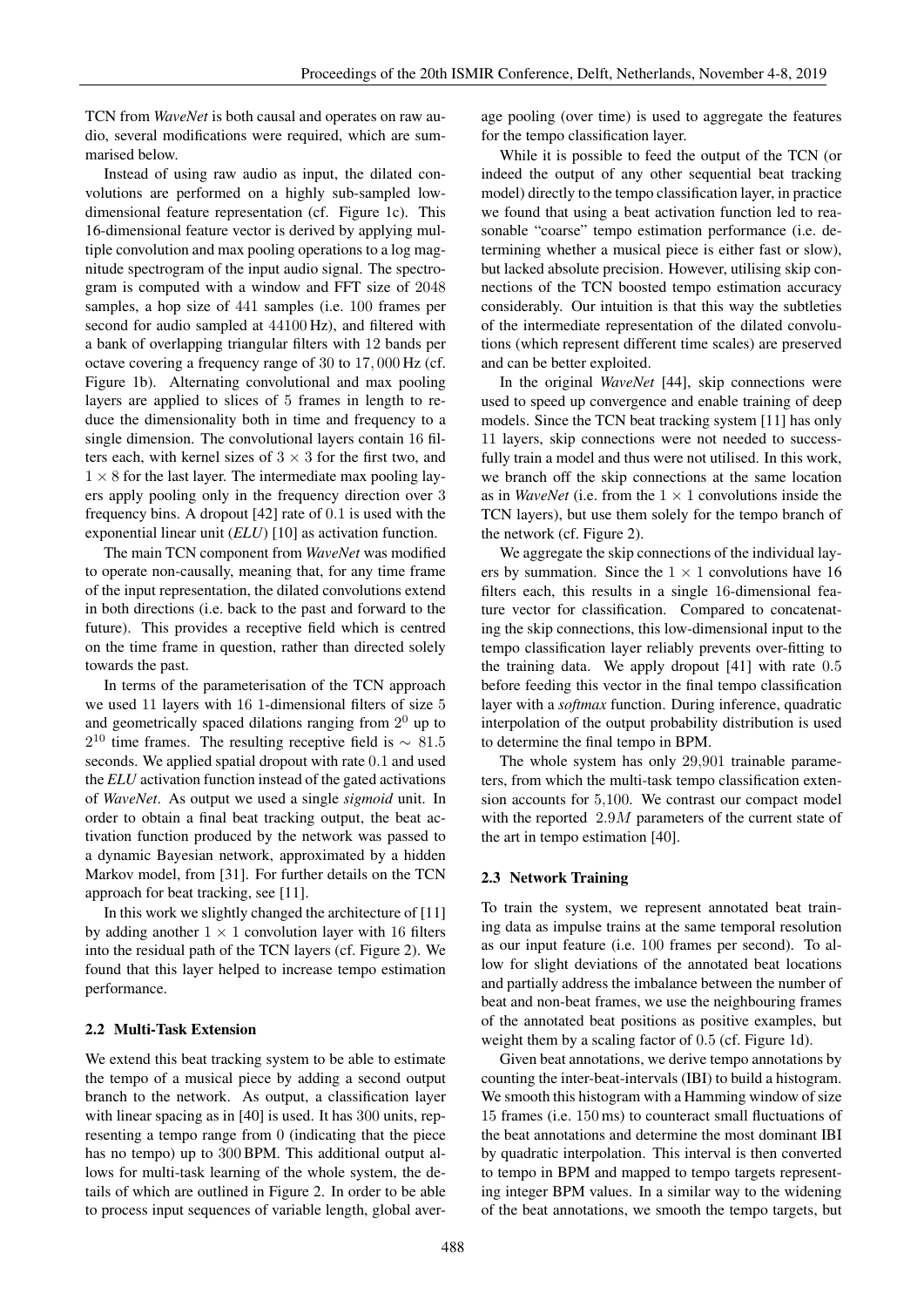

Figure 2: Structure of the neural network with the TCN for beat tracking (left) and the multi-task extension for tempo estimation (right).

extend the range to  $\pm 2$  BPM, weighting the neighbouring BPM targets with 0.5 and 0.25, respectively. We then normalise the tempo targets to form a probability distribution (as shown in Figure 1e) in order for it to be usable with the *softmax* activation function.

For training, we combine the cross-entropy losses of both network outputs by weighting them equally. Since the training sequences have different lengths, we train on whole sequences and minimise the combined loss with stochastic gradient descent (i.e. using a batch size of 1). We use *Adam* [28] with an initial learn rate of 0.002, and reduce it by a factor of 5 whenever the validation loss reaches a plateau and stop training if no improvement in validation loss is observed for 50 consecutive epochs or if a maximum of 150 epochs have elapsed. To avoid exploding gradients, we clip the gradients to a maximum norm of 0.5. If only tempo targets are present for training, we mask the loss of the beat tracking output. This way, only the error of the tempo output is backpropagated through the network and used to update the weights. It is important to note, that even in this scenario the shared beat and tempo feature representation gets adapted and optimised.

## 3. EXPERIMENTS AND EVALUATION

For experiments and evaluation we use the datasets listed in Table 1. Those listed in the upper part are used for training using 8-fold cross validation, and those in the lower part are independent test sets held back for evaluation only. If available, updated annotations are used and indicated by additional references. We chose these datasets in order to be able to compare the performance of our proposed systems to the best performing reference systems for both beat tracking and tempo estimation.

| <i>Dataset</i>              | files | length     |
|-----------------------------|-------|------------|
| <b>Ballroom</b> [23, 32]    | 685   | 5 h 57 m   |
| Beatles [12]                | 180   | 8 h 09 m   |
| Hainsworth [24]             | 222   | 3h19m      |
| $Simac$ [20]                | 595   | 3 h 18 m   |
| <b>SMC [27]</b>             | 217   | 2h25m      |
| HJDB $[25]$ *               | 235   | 3h19m      |
| ACM Mirum [35] $\star$      | 1410  | 15h05m     |
| GiantSteps [30, 39] $\star$ | 664   | $22h$ 05 m |
| GTZAN [33, 43]              | 999   | 8 h 20 m   |

Table 1: Datasets used for training (upper half), and testing (lower half). The ∗ symbol denotes that only tempo annotations were used during training and beat annotations are used for evaluation only, and the  $\star$  symbol indicates those datasets for which only tempo annotations exist.

The *HJDB* (Hardcore, Jungle, Drum & Bass) dataset is used to demonstrate the effectiveness of our multi-task extension w.r.t. its ability to improve beat tracking performance using only the tempo annotations of this set. This dataset was chosen, since its distinct music style is not well represented within any of the other training sets.

## 3.1 Beat Tracking Evaluation

We compare our proposed multi-task system to existing state-of-the-art beat tracking systems, namely to the underlying TCN approach presented in [11], and the two BLSTM approaches for beat [4] and joint beat and downbeat tracking [6]. Our goal is that the inclusion of the tempo classification layer is never detrimental to the performance of the beat tracking component.

Following the *de facto* standard for beat tracking evaluation, we report a set of different metrics with the parameterisation defined in [12]. We use the standard *F-measure*, as well as the continuity based measures *CMLc* and *CMLt* which require the beats to be tracked at the correct metrical level, as well as *AMLc* and *AMLt* which also allow alternate metrical interpretations such as double/half and offbeat. They either consider only the longest consecutive correctly tracked segment (*xMLc*) or all correctly tracked beats of a musical piece (*xMLt*).

From the results given in Table 2 it can be seen that all systems achieve essentially the same level of beat tracking accuracy, independent of the evaluation method. There are, however, smaller deviations from this general tendency. The beat output of the downbeat tracking system [6] performs slightly better on the *Ballroom* set, which might be

<sup>1</sup> The 13 identified duplicates were removed: http://media.aau. dk/null\_space\_pursuits/2014/01/ballroom-dataset.html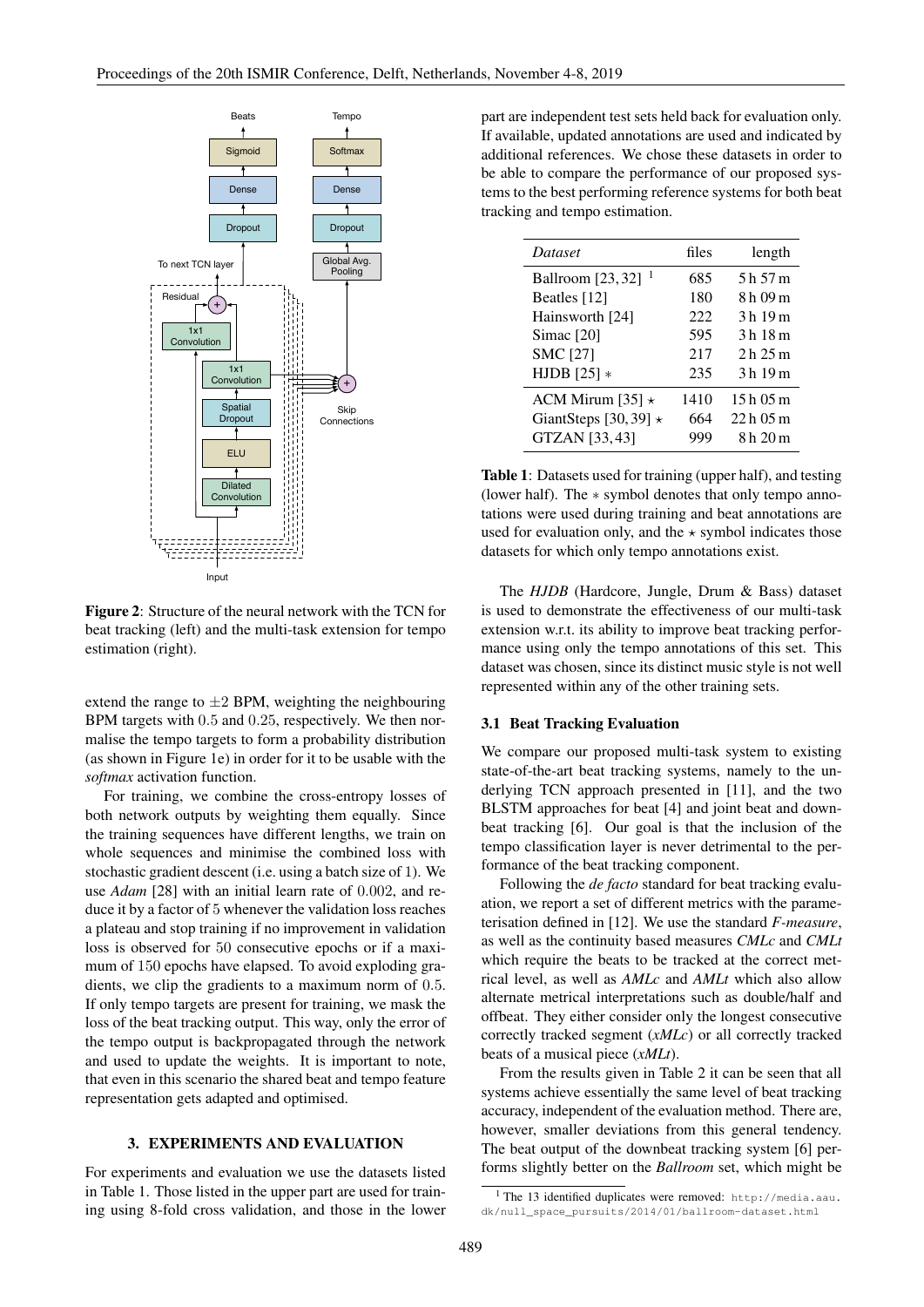|                  | F     | <i>CMLc</i> | CMLt  | AMLc  | AMLt  |
|------------------|-------|-------------|-------|-------|-------|
| <b>Ballroom</b>  |       |             |       |       |       |
| BLSTM [4]        | 0.917 | 0.832       | 0.849 | 0.905 | 0.926 |
| <b>BLSTM</b> [6] | 0.938 | 0.872       | 0.892 | 0.932 | 0.953 |
| <b>TCN [11]</b>  | 0.933 | 0.864       | 0.881 | 0.909 | 0.929 |
| Multi-task       | 0.931 | 0.864       | 0.883 | 0.908 | 0.930 |
| Hainsworth       |       |             |       |       |       |
| <b>BLSTM</b> [4] | 0.884 | 0.769       | 0.808 | 0.873 | 0.916 |
| <b>BLSTM</b> [6] | 0.871 | 0.732       | 0.784 | 0.849 | 0.910 |
| <b>TCN</b> [11]  | 0.874 | 0.755       | 0.795 | 0.882 | 0.930 |
| Multi-task       | 0.877 | 0.756       | 0.798 | 0.880 | 0.928 |
|                  |       | SMC         |       |       |       |
| <b>BLSTM</b> [4] | 0.529 | 0.296       | 0.428 | 0.383 | 0.567 |
| <b>BLSTM</b> [6] | 0.516 | 0.307       | 0.406 | 0.429 | 0.575 |
| <b>TCN [11]</b>  | 0.543 | 0.315       | 0.432 | 0.462 | 0.632 |
| Multi-task       | 0.535 | 0.295       | 0.415 | 0.440 | 0.613 |
| GTZAN            |       |             |       |       |       |
| <b>BLSTM</b> [4] | 0.864 | 0.750       | 0.768 | 0.901 | 0.927 |
| <b>BLSTM</b> [6] | 0.856 | 0.716       | 0.744 | 0.876 | 0.919 |
| <b>TCN [11]</b>  | 0.843 | 0.695       | 0.715 | 0.889 | 0.914 |
| Multi-task       | 0.847 | 0.702       | 0.724 | 0.886 | 0.916 |

due to the characteristic rhythmic patterns which can be better exploited by explicit modelling of whole bars.

Table 2: Beat tracking results on datasets used for training with 8-fold cross validation (top), and on completely unseen test data (bottom).

Given these results, we infer that the multi-task system achieves at least the same performance as the same system without the multi-task extension.

#### 3.2 Multi-Task Evaluation

In the previous section, our evaluation focused on the use of both tempo- and beat-annotated training data within our multi-task model. In order to test our hypothesis that tempo-only information can indeed lead to improved beat tracking accuracy, and thus demonstrate the ability of multi-task learning to strengthen one target by learning additionally from the other, we perform a further experiment. To this end, we add a new dataset, but only use its tempo annotations for training.

We believe that the effect of this learning strategy should be most visible when performed with data, which is otherwise underrepresented in the training set. In our opinion, the *HJDB* dataset is a perfect fit since it contains musical genres from the early 1990s, namely Hardcore, Jungle, and Drum & Bass, which are characterised by their very distinct rhythmic structure. For the details on this dataset, see [25].

We train our new multi-task approach in two different ways. Once with the data as outlined in Table 1, but without *HJDB* (i.e. as in the previous section), and once including the tempo annotations of this dataset.

Inspection of the first two rows of Table 3 reveals that both the original TCN beat tracking system, and the system with the multi-task extension achieve roughly the

|                 | $\bm{F}$ |       |       | CML <sub>C</sub> CML <sub>t</sub> AML <sub>C</sub> AML <sub>t</sub> |       |
|-----------------|----------|-------|-------|---------------------------------------------------------------------|-------|
| HJDB            |          |       |       |                                                                     |       |
| <b>TCN</b> [11] | 0.842    | 0.802 |       | 0.810 0.903                                                         | 0.912 |
| Multi-task      | 0.850    | 0.800 | 0.804 | 0.921                                                               | 0.927 |
| Multi-task $*$  | 0.882    | 0.848 |       | 0.858 0.937                                                         | 0.947 |

Table 3: Multi-task learning beat tracking results on the *HJDB* dataset. All results obtained with 8-fold cross validation. The ∗ symbol denotes that tempo annotations of the *HJDB* set were used as additional targets during training.

same performance across all evaluation methods. However, once the additional tempo information is utilised (last row marked with the ∗ symbol), the performance increases by up to  $\sim$  5 percentage points. The jump in accuracy is best observed in the *CMLc* and *CMLt* evaluation methods. This indicates that the system is able to exploit the additional information to track the beats at the correct metrical level more often than without this information. Within the context of the *HJDB* dataset where the "correct" metrical level is largely unambiguous, we consider this to be an important contribution.

#### 3.3 Tempo Evaluation

Further to the beat tracking oriented evaluation results reported in the previous two sections, we also explore the effectiveness of our proposed approach for the task of global tempo estimation. To discover how our multi-task approach compares to the state of the art, we contrast its performance against four reference systems [5, 17, 36, 40]. Following the established evaluation practice for tempo estimation [23] we report the *Accuracy 1* and *Accuracy 2* scores with a tolerance of  $\pm 4\%$  for each of these methods, with the results shown in Table 4.

Given that human perception of tempo is known to be subjective [34], this very reasonably manifests in multiple, valid interpretations of the beat among listeners and thus more than one acceptable tempo. Thus, in the context of automatic tempo estimation, it may not be realistic to expect to obtain near perfect performance on the *Accuracy 1* score on datasets of arbitrary musical makeup. To this end, we rely on the *Accuracy 2* score (which permits so-called "tempo octave errors") to better gauge performance.

On all of the reported datasets in Table 4, our proposed approach is the only one to consistently obtain an *Accuracy 2* greater than or equal to 0.938, which shows the high potential of our method to accurately find tempo across diverse musical data. Even with the stricter *Accuracy 1* evaluation, our method achieves at least a score of 0.697 which is ahead of all other methods, albeit by a small margin. It is important to stress that the *ACM Mirum*, *GiantSteps*, and *GTZAN* datasets are completely unseen by our multi-task approach, and this pattern even holds for *HJDB* when not included in the training set.

Concerning the *HJDB* set, we can observe a different overall pattern of performance compared to the other datasets, with a much smaller gap between *Accuracy 1* and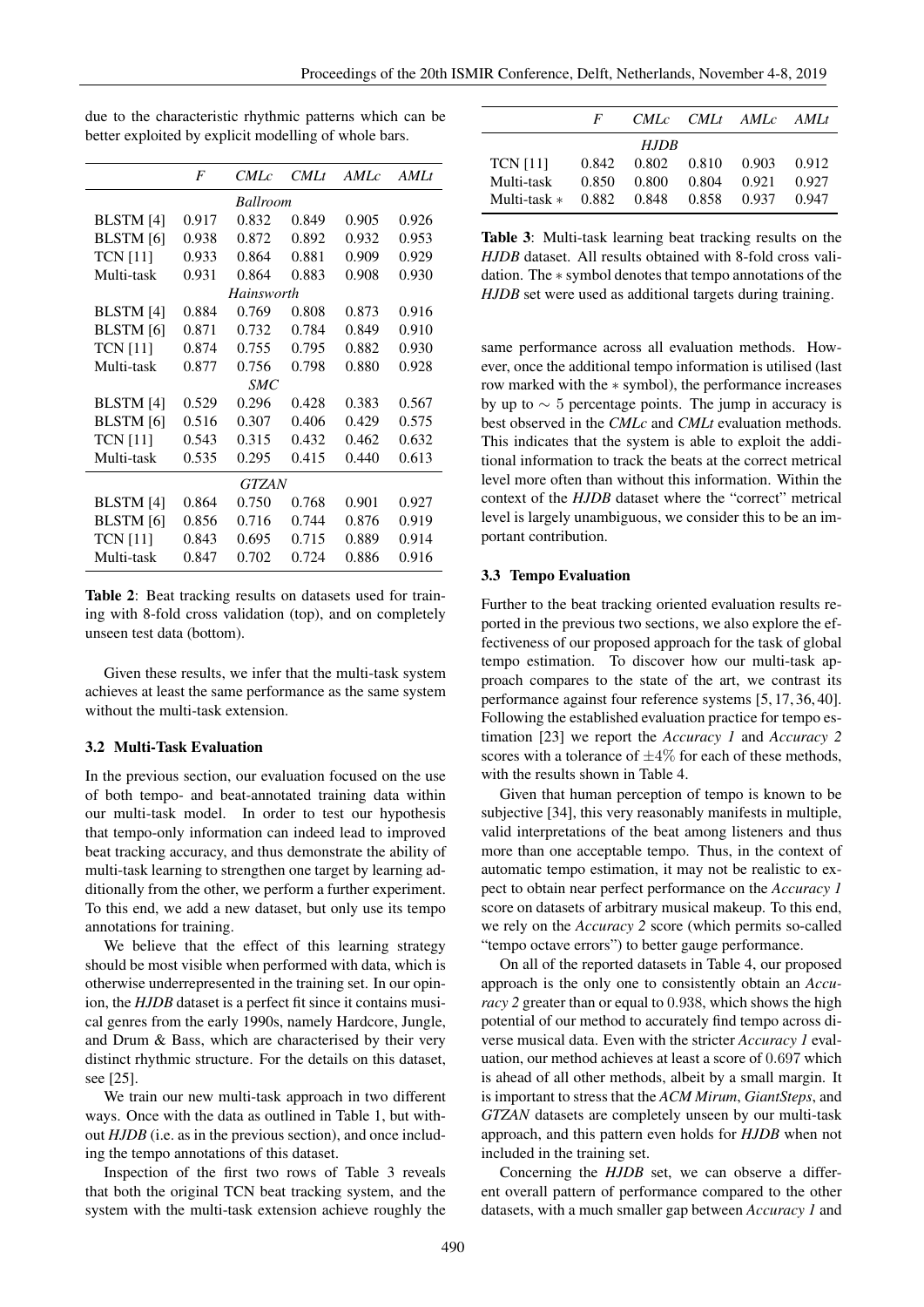|                              | Accuracy 1 | Accuracy 2 |  |  |  |
|------------------------------|------------|------------|--|--|--|
| <b>ACM Mirum</b>             |            |            |  |  |  |
| Gkiokas et al. [17]          | 0.725      | 0.979      |  |  |  |
| Percival and Tzanetakis [36] | 0.733      | 0.972      |  |  |  |
| Böck et al. [5]              | 0.741      | 0.976      |  |  |  |
| Schreiber and Müller [40]    | 0.795      | 0.974      |  |  |  |
| Multi-task                   | 0.757      | 0.977      |  |  |  |
| Multi-task *                 | 0.749      | 0.974      |  |  |  |
| <i>GiantSteps</i>            |            |            |  |  |  |
| Gkiokas et al. [17]          | 0.721      | 0.922      |  |  |  |
| Percival and Tzanetakis [36] | 0.506      | 0.956      |  |  |  |
| Böck et al. [5]              | 0.589      | 0.864      |  |  |  |
| Schreiber and Müller [40]    | 0.730      | 0.893      |  |  |  |
| Multi-task                   | 0.697      | 0.958      |  |  |  |
| Multi-task *                 | 0.764      | 0.958      |  |  |  |
| <b>GTZAN</b>                 |            |            |  |  |  |
| Gkiokas et al. [17]          | 0.651      | 0.931      |  |  |  |
| Percival and Tzanetakis [36] | 0.658      | 0.924      |  |  |  |
| Böck et al. [5]              | 0.697      | 0.950      |  |  |  |
| Schreiber and Müller [40]    | 0.694      | 0.926      |  |  |  |
| Multi-task                   | 0.697      | 0.939      |  |  |  |
| Multi-task *                 | 0.673      | 0.938      |  |  |  |
| HJDB                         |            |            |  |  |  |
| Gkiokas et al. [17]          | 0.783      | 0.911      |  |  |  |
| Percival and Tzanetakis [36] | 0.285      | 1.0        |  |  |  |
| Böck et al. [5]              | 0.796      | 0.868      |  |  |  |
| Schreiber and Müller [40]    | 0.902      | 0.991      |  |  |  |
| Multi-task                   | 0.826      | 0.962      |  |  |  |
| Multi-task $*$ †             | 1.0        | 1.0        |  |  |  |

Table 4: Tempo estimation results on completely unseen data. The ∗ symbol denotes that tempo annotations of the *HJDB* set were used as additional targets during training, the † symbol results obtained with 8-fold cross validation.

*Accuracy 2* for most systems. Echoing the situation in the beat tracking evaluation in Table 3, we believe that this is a direct result of the unambiguous tempo for these styles of music. Looking across the performance of the other algorithms on *HJDB*, we discover that the method of Percival and Tzanetakis [36], while it also obtains a perfect score for *Accuracy 2*, is largely unable to identify the annotated tempo as shown by the disproportionately low score for *Accuracy 1*.

When trained with the additional tempo annotations of the *HJDB* set, our multi-task method is the only one able to detect the correct tempo for all pieces of this dataset for both *Accuracy 1* and then trivially for *Accuracy 2*. Although results are obtained with cross-validation, this was to be expected because of the homogeneity of the dataset. *Accuracy 1* on the *GiantSteps* set also greatly benefits from this additional training material, since this dataset contains a huge proportion of music labelled with the musical genre "drum and bass". On the other hand, having access to this kind of data (the system of Schreiber and Müller [40] was trained on an extended version of the *GiantSteps* dataset) can in turn result in very good scores on the *HJDB* set.

### 4. DISCUSSION AND CONCLUSIONS

In this paper, we have proposed a novel formulation for the simultaneous estimation of tempo and beat from musical audio signals within a multi-task learning framework. Via an extensive evaluation of both beat tracking and tempo estimation, we have demonstrated that our proposed multitask approach leads to state-of-the-art performance across a wide variety of test datasets and relevant evaluation methods. Perhaps most critically, we have shown that, within this multi-task learning framework, we can improve the performance of beat tracking by providing it tempo-only annotations. In light of the challenges of obtaining highquality annotated data for training beat tracking systems, the ability to profit from alternative training data which is both far more prevalent and easier to annotate, may have a significant impact on beat tracking moving forward.

In order to train our model, we made use of all of the available beat and tempo annotations within the allocated training sets in Table 1, and subsequently provided additional tempo-only annotations for evaluation on the *HJDB* dataset. We consider this split between beat and tempo annotated data to be one that is worthy of further exploration, in particular by seeking to understand how little beat annotated data is sufficient to achieve the same performance, assuming we can supplement the model with additional tempo annotations. This reduction of beat information could be posed in two ways, either by a lower number of fully annotated excerpts/pieces, or by restricting the duration of annotated sections across many pieces. If successful, the latter option would offer the possibility to rapidly increase the availability of training data by drastically reducing the burden of annotating long pieces of music—at least for those with roughly constant tempo.

We frame this discussion within the computational context of our proposed multi-task approach and the TCN beat tracker [11] which it extends. As previously stated, our multi-task model is highly effective in terms of objective performance, but with a fraction of the number of weights of other state-of-the-art approaches. This has two particularly beneficial properties. First, it allows for very efficient training (thanks in part to the ease of parallelisation of dilated convolutional models compared to recurrent architectures). Second, the training of networks with very few weights drastically reduces the degrees of freedom of the network, and hence strongly mitigates over-fitting. Thus, when looking beyond the limited domain of existing annotated datasets and considering generalisation capabilities of beat tracking and tempo estimation methods (and the subsequent re-use of this information for end-users) on totally unseen data, we believe that such "compact" deep models are worthy candidates for future research.

Supplementary material can be found online at https://github.com/superbock/ISMIR2019 with executable code and pre-trained models being included in *madmom* [3] (https://github.com/CPJKU/madmom).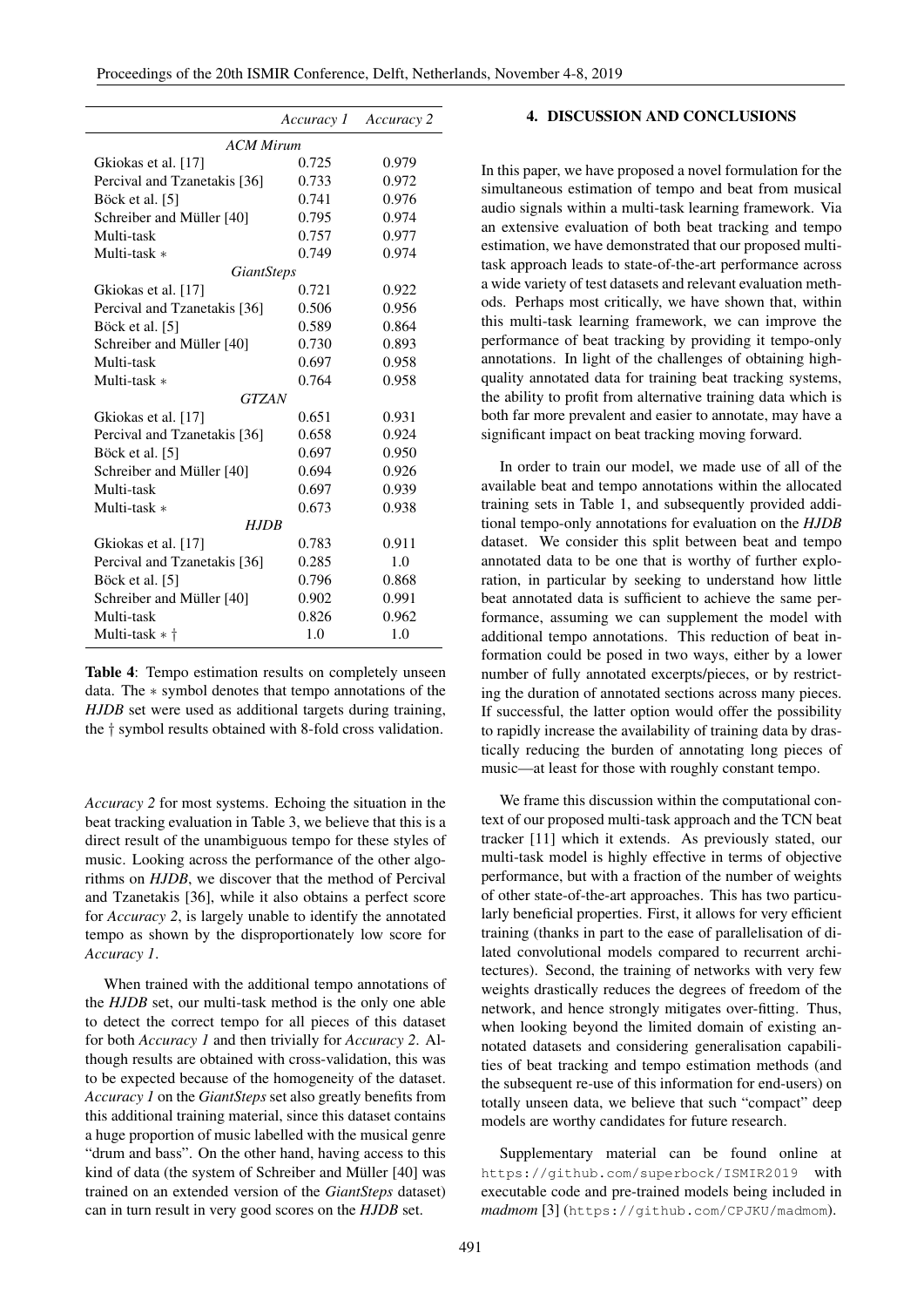## 5. ACKNOWLEDGEMENTS

Sebastian Böck is supported by the Austrian Promotion Agency (FFG) under the "BASIS, Basisprogramm" umbrella program. Matthew E.P. Davies is supported by Portuguese National Funds through the FCT-Foundation for Science and Technology, I.P., under the project IF/01566/2015.

## 6. REFERENCES

- [1] M. Alonso, G. Richard, and B. David. Accurate tempo estimation based on harmonic + noise decomposition. *EURASIP Journal on Applied Signal Processing*, pages 161–161, 2007.
- [2] S. Bai, J. Z. Kolter, and V. Koltun. An empirical evaluation of generic convolutional and recurrent networks for sequence modeling. *arXiv preprint arXiv:1803.01271*, 2018.
- [3] S. Böck, F. Korzeniowski, J. Schlüter, F. Krebs, and G. Widmer. Madmom: A new python audio and music signal processing library. In *Proc. of the 2016 ACM Multimedia Conf.*, pages 1174–1178, 2016.
- [4] S. Böck, F. Krebs, and G. Widmer. A multi-model approach to beat tracking considering heterogeneous music styles. In *Proc. of the 15th Intl. Society for Music Information Retrieval Conf. (ISMIR)*, pages 603–608, 2014.
- [5] S. Böck, F. Krebs, and G. Widmer. Accurate tempo estimation based on recurrent neural networks and resonating comb filters. In *Proc. of the 16th Intl. Society for Music Information Retrieval Conf. (ISMIR)*, pages 625–631, 2015.
- [6] S. Böck, F. Krebs, and G. Widmer. Joint beat and downbeat tracking with recurrent neural networks. In *Proc. of the 17th Intl. Society for Music Information Retrieval Conf. (ISMIR)*, pages 255–261, 2016.
- [7] S. Böck and M. Schedl. Enhanced beat tracking with context-aware neural networks. In *Proc. of the 14th Intl. Conf. on Digital Audio Effects (DAFx)*, pages 135– 139, 2011.
- [8] R. Caruana. Multitask learning. *Machine Learning*, 28:41–75, 1997.
- [9] A. T. Cemgil, B. Kappen, P. Desain, and H. Honing. On tempo tracking: Tempogram representation and Kalman filtering. *Journal of New Music Research*, 28:4:259–273, 2001.
- [10] D. Clevert, T. Unterthiner, and S. Hochreiter. Fast and accurate deep network learning by exponential linear units (ELUs). In *Proc. of the 4th Intl. Conf. on Learning Representations (ICLR)*, 2016.
- [11] M. E. P. Davies and S. Böck. Temporal convolutional networks for musical audio beat tracking. In *Proc.*

*of the 27th European Signal Processing Conf. (EU-SIPCO)*, 2019.

- [12] M. E. P. Davies, N. Degara, and M. D. Plumbley. Evaluation methods for musical audio beat tracking algorithms. Technical Report C4DM-TR-09-06, Centre for Digital Music, Queen Mary University of London, 2009.
- [13] S. Dixon. Automatic extraction of tempo and beat from expressive performances. *Journal of New Music Research*, 30:39–58, 2001.
- [14] S. Dixon. An empirical comparison of tempo trackers. In *Proc. of the 8th Brazilian Symp. on Computer Music*, pages 832–840, 2001.
- [15] A. Elowsson. Beat tracking with a cepstroid invariant neural network. In *Proc. of the 17th Intl. Society for Music Information Retrieval Conf. (ISMIR)*, pages 351–357, 2016.
- [16] A. Gkiokas, V. Katsouros, and G. Carayannis. Reducing tempo octave errors by periodicity vector coding and SVM learning. In *Proc. of the 13th Intl Society for Music Information Retrieval Conf. (ISMIR)*, pages 301–306, 2012.
- [17] A. Gkiokas, V. Katsouros, G. Carayannis, and T. Stafylakis. Music tempo estimation and beat tracking by applying source separation and metrical relations. In *Proc. of the 37th IEEE Intl. Conf. on Acoustics, Speech and Signal Processing (ICASSP)*, pages 421– 424, 2012.
- [18] M. Goto and Y. Muraoka. A beat tracking system for acoustic signals of music. In *Proc. of the 2nd ACM Intl. Conf. on Multimedia*, pages 365–372, 1994.
- [19] M. Goto. AIST annotation for the RWC music database. In *Proc. of the 7th Intl. Conf. on Music Information Retrieval (ISMIR)*, pages 359–360, 2006.
- [20] F. Gouyon. *A computational approach to rhythm description — Audio features for the computation of rhythm periodicity functions and their use in tempo induction and music content processing*. PhD thesis, Universitat Pompeu Fabra, 2005.
- [21] F. Gouyon and S. Dixon. A review of automatic rhythm description systems. *Computer Music Journal*, 25(1):34–54, 2005.
- [22] F. Gouyon and P. Herrera. Determination of the meter of musical audio signals: Seeking recurrences in beat segment descriptors. In *Audio Engineering Society Convention 114*, 2003.
- [23] F. Gouyon, A. Klapuri, S. Dixon, M. Alonso, G. Tzanetakis, C. Uhle, and P. Cano. An experimental comparison of audio tempo induction algorithms. *IEEE Transactions on Audio, Speech, and Language Processing*, 14(5):1832–1844, 2006.